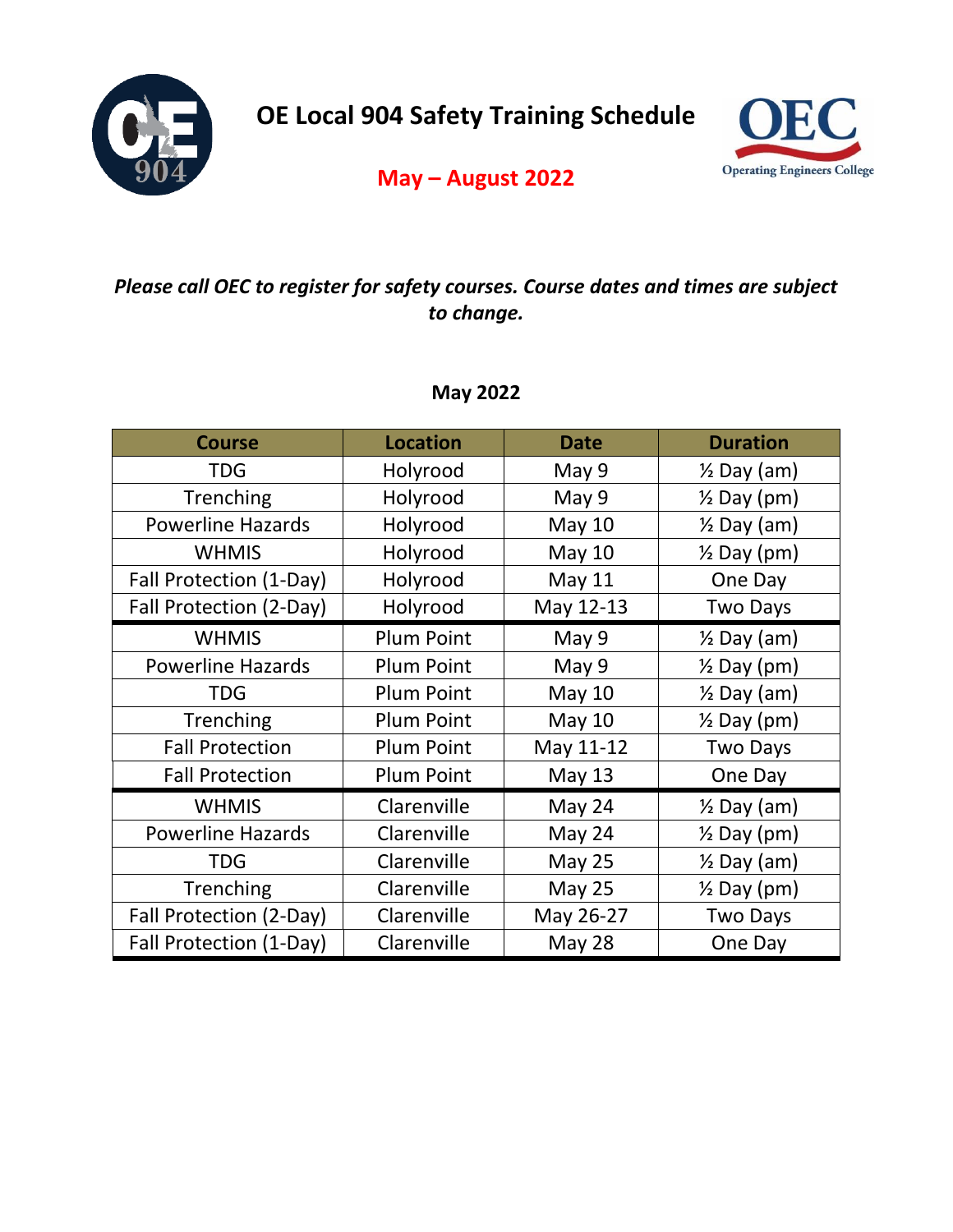### **June 2022**

| <b>Course</b>            | <b>Location</b>     | <b>Date</b> | <b>Duration</b>        |
|--------------------------|---------------------|-------------|------------------------|
| <b>WHMIS</b>             | <b>Corner Brook</b> | June 6      | $\frac{1}{2}$ Day (am) |
| <b>Powerline Hazards</b> | <b>Corner Brook</b> | June 6      | $\frac{1}{2}$ Day (pm) |
| <b>TDG</b>               | <b>Corner Brook</b> | June 7      | $\frac{1}{2}$ Day (am) |
| Trenching                | <b>Corner Brook</b> | June 7      | $\frac{1}{2}$ Day (pm) |
| Fall Protection (2-Day)  | <b>Corner Brook</b> | June 8-9    | <b>Two Days</b>        |
| Fall Protection (1-Day)  | Corner Brook        | June 10     | One Day                |
| <b>WHMIS</b>             | Gander              | June 20     | $\frac{1}{2}$ Day (am) |
| <b>Powerline Hazards</b> | Gander              | June 20     | $\frac{1}{2}$ Day (pm) |
| <b>TDG</b>               | Gander              | June 21     | $\frac{1}{2}$ Day (am) |
| Trenching                | Gander              | June 21     | $\frac{1}{2}$ Day (pm) |
| Fall Protection (2-Day)  | Gander              | June 22-23  | <b>Two Days</b>        |
| Fall Protection (1-Day)  | Gander              | June 24     | One Day                |

# **July 2022**

| <b>Course</b>            | <b>Location</b> | <b>Date</b>       | <b>Duration</b>        |
|--------------------------|-----------------|-------------------|------------------------|
| <b>WHMIS</b>             | Holyrood        | July 11           | $\frac{1}{2}$ Day (am) |
| <b>Powerline Hazards</b> | Holyrood        | July 11           | $\frac{1}{2}$ Day (pm) |
| <b>TDG</b>               | Holyrood        | July 12           | $\frac{1}{2}$ Day (am) |
| Trenching                | Holyrood        | July 12           | $\frac{1}{2}$ Day (pm) |
| Fall Protection (2-Day)  | Holyrood        | <b>July 13-14</b> | <b>Two Days</b>        |
| Fall Protection (1-Day)  | Holyrood        | July 15           | One Day                |
| <b>WHMIS</b>             | Bay d'Espoir    | July 18           | $\frac{1}{2}$ Day (am) |
| <b>Powerline Hazards</b> | Bay d'Espoir    | July 18           | $\frac{1}{2}$ Day (pm) |
| <b>TDG</b>               | Bay d'Espoir    | July 19           | $\frac{1}{2}$ Day (am) |
| Trenching                | Bay d'Espoir    | July 19           | $\frac{1}{2}$ Day (pm) |
| Fall Protection (2-Day)  | Bay d'Espoir    | <b>July 20-21</b> | <b>Two Days</b>        |
| Fall Protection (1-Day)  | Bay d'Espoir    | July 22           | One Day                |
| <b>WHMIS</b>             | Labrador City   | July 25           | $\frac{1}{2}$ Day (am) |
| <b>Powerline Hazards</b> | Labrador City   | July 25           | $\frac{1}{2}$ Day (pm) |
| TDG                      | Labrador City   | July 26           | $\frac{1}{2}$ Day (am) |
| Trenching                | Labrador City   | July 26           | $\frac{1}{2}$ Day (pm) |
| Fall Protection (2-Day)  | Labrador City   | <b>July 27-28</b> | <b>Two Days</b>        |
| Fall Protection (1-Day)  | Labrador City   | July 29           | One Day                |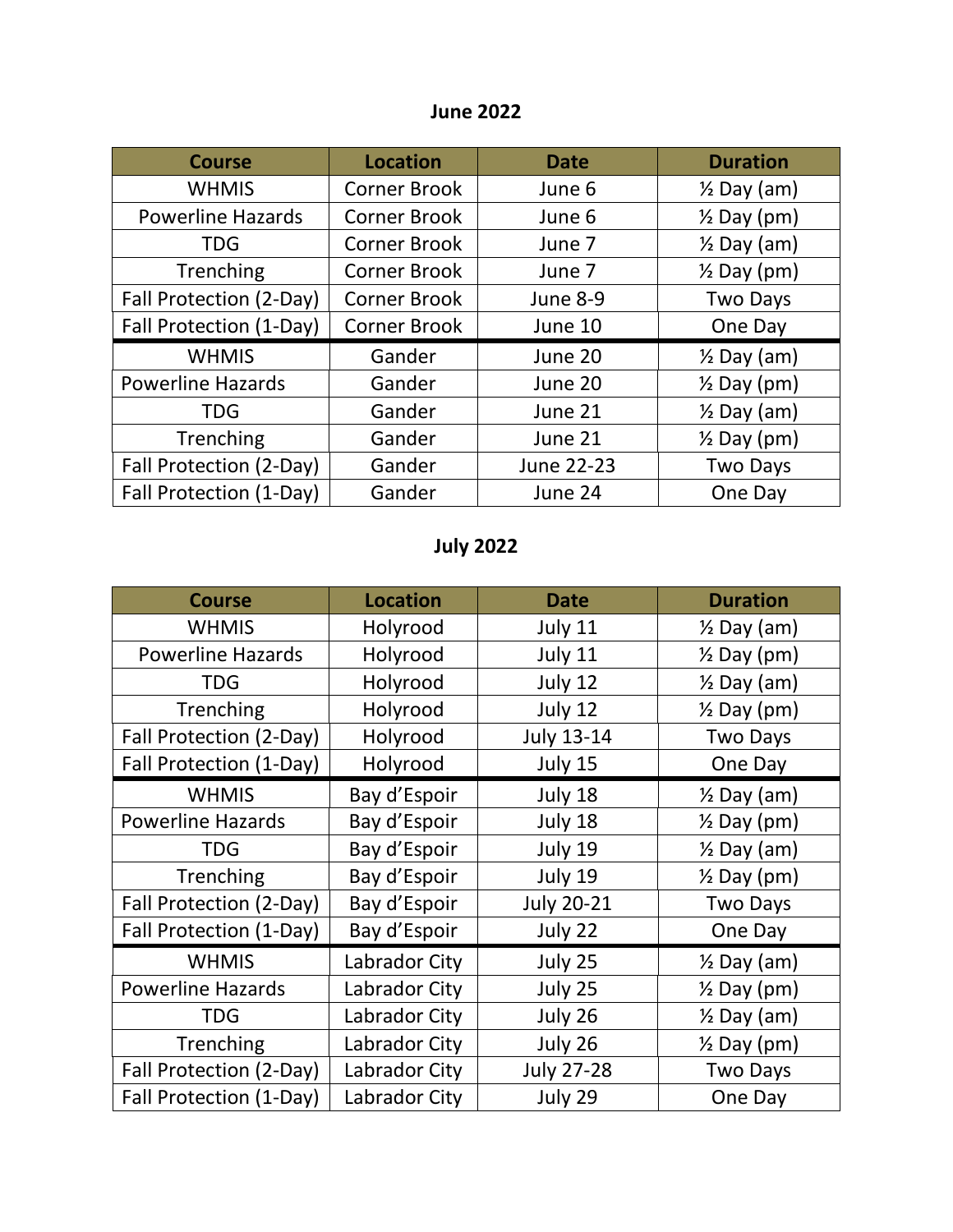#### **August 2022**

| <b>Course</b>            | <b>Location</b> | <b>Date</b>   | <b>Duration</b>        |
|--------------------------|-----------------|---------------|------------------------|
| <b>WHMIS</b>             | Goose Bay       | Aug 1         | $\frac{1}{2}$ Day (am) |
| <b>Powerline Hazards</b> | Goose Bay       | Aug 1         | $\frac{1}{2}$ Day (pm) |
| <b>TDG</b>               | Goose Bay       | Aug 2         | $\frac{1}{2}$ Day (am) |
| Trenching                | Goose Bay       | Aug 2         | $\frac{1}{2}$ Day (pm) |
| Fall Protection (2-Day)  | Goose Bay       | Aug 3-4       | <b>Two Days</b>        |
| Fall Protection (1-Day)  | Goose Bay       | Aug 5         | One Day                |
| <b>WHMIS</b>             | Holyrood        | <b>Aug 15</b> | $\frac{1}{2}$ Day (am) |
| <b>Powerline Hazards</b> | Holyrood        | <b>Aug 15</b> | $\frac{1}{2}$ Day (pm) |
| <b>TDG</b>               | Holyrood        | <b>Aug 16</b> | $\frac{1}{2}$ Day (am) |
| Trenching                | Holyrood        | <b>Aug 16</b> | $\frac{1}{2}$ Day (pm) |
| <b>Fall Protection</b>   | Holyrood        | Aug 17-18     | <b>Two Days</b>        |
| Fall Protection (1-Day)  | Holyrood        | <b>Aug 19</b> | One Day                |

### **Equipment Training (Holyrood)**

| <b>Course</b>             | <b>Location</b> | <b>Date</b>       | <b>Duration</b> |
|---------------------------|-----------------|-------------------|-----------------|
| Telehandler (Full Course) | Holyrood        | May 9-10          | <b>Two Days</b> |
| Telehandler (Recert.)     | Holyrood        | <b>May 11</b>     | One Day         |
| Telehandler (Recert.)     | Holyrood        | June 7            | One Day         |
| Telehandler (Recert.)     | Holyrood        | June 28           | One Day         |
| Telehandler (Full Course) | Holyrood        | <b>July 12-13</b> | <b>Two Days</b> |
| Telehandler (Recert.)     | Holyrood        | July 14           | One Day         |
| Telehandler (Full Course) | Holyrood        | Aug 3-4           | <b>Two Days</b> |
| <b>Overhead Crane</b>     | Mt. Pearl       | <b>TBA</b>        | <b>Two Days</b> |
| Dozer GPS                 | Holyrood        | <b>TBA</b>        | <b>Two Days</b> |
| <b>Excavator GPS</b>      | Holyrood        | <b>TBA</b>        | <b>Two Days</b> |
| CAT 950 Wheel Loader      | Holyrood        | <b>TBA</b>        | <b>Two Days</b> |
| Orientation               |                 |                   |                 |

## **The following courses are available online. Please call OEC to register.**

- 1. Workplace Hazardous Materials Information System (WHMIS)
- 2. Transportation of Dangerous Goods (TDG)
- 3. Trenching and Excavation
- 4. Ground Disturbance